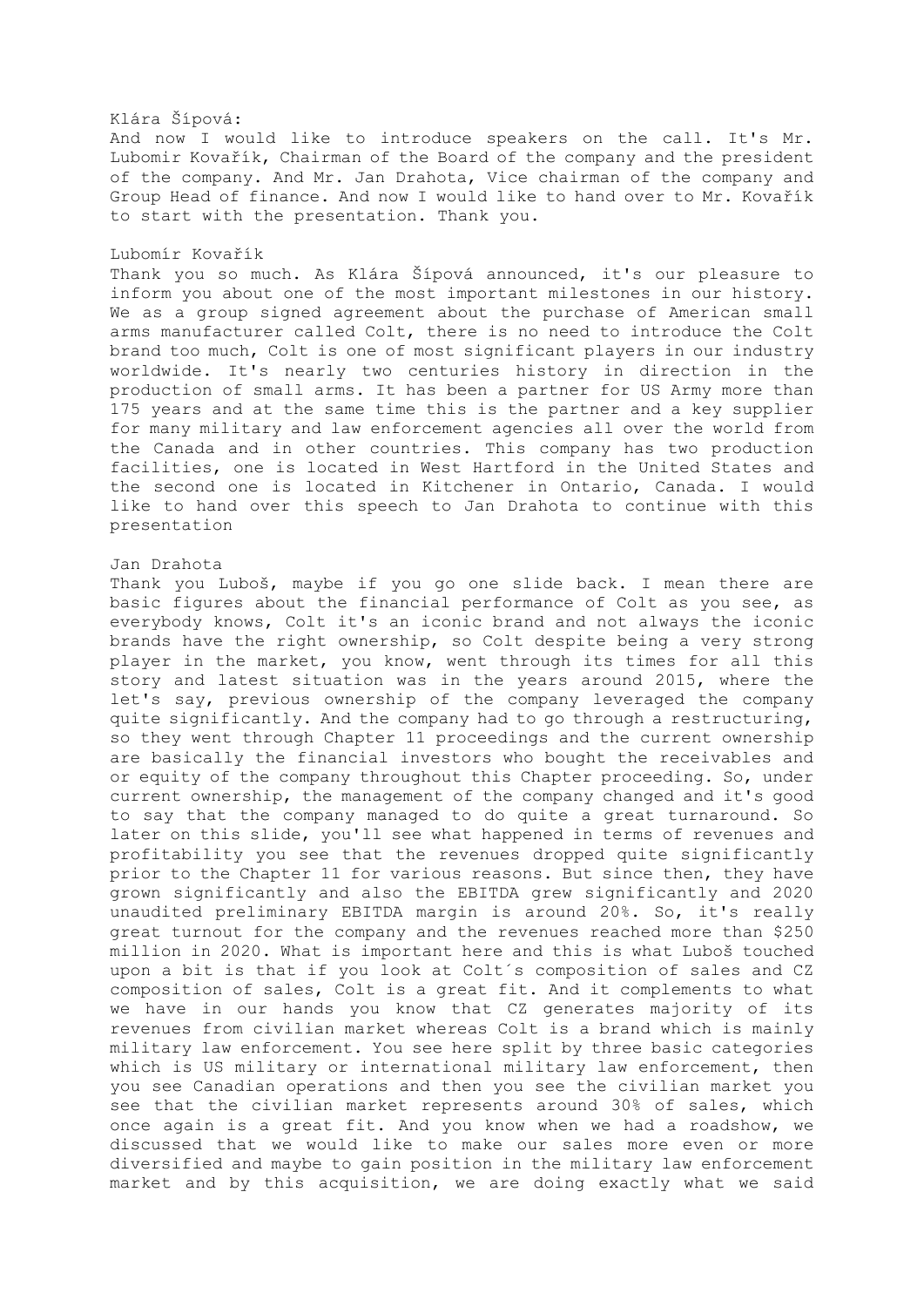because it's really a nicely fitting. And all together the split will be much more balanced. It will be closer to 50/50 you know the split between military and law enforcement market. The split is also nice in terms of the global reach, because this will be really global reach in terms of the customer base. One more thing there and you see on this slide you see that Colt if you do simple math and you can calculate the Colt sales from the US commercial market are quite low. Why is that you could argue why's that because they have very limited sales to civilian market. Basically, the biggest product for them is the Colt 1911 pistol and the revolvers, okay, they don't sell much of AR-15 platform to supermarkets. So, this is great opportunity as well. And we believe that with our R&D and our capabilities, we can really capitalize on that. Colt is an iconic brand and definitely demands a premium over most of the market, it's really a brand which is considered one of the best in the market. So even their revolvers are selling at very nice price points. If you look at the price points at which the Colt drivers are selling on the market, you will see that the price points are above most of the competition so very, very good brands and we believe that we can not only capitalize on the military and law enforcement capabilities and access to the best let's say the most of the Western European but also emerging market military and law enforcement customers. But also, there is a huge upside on the commercial market if you deploy the right r&d and marketing. If you go to the next slide.

Transaction parameters, we did announce today the parameter of the transaction and here some of the figures might look different. So, I will try to explain them in detail. So first of all, we are buying 100% of the company that's for sure. That is the same, we expect the closing to happen in Q2 I mean what we are waiting for is the approval from the US and Canadian government because there is in both countries let's say foreign direct investment regulation. So, we expect that to happen in let's say two three months and also, we had to apply for a US anti-monopoly clearance which we don't believe that neither of those approvals should be a problem. Consideration I here write a bit different figure from what I what we have in the headline and it's not to misguide you, because you are professionals you understand. So, you will know you will understand the details. So, if I write here the cash consideration of 25 million of dollars, it is because part of the conditions of the transaction is that there will be cash left on the account of Colt and the cash left at the accounts of Colt is \$50 million to subject to customary true up. So, basically, we are buying the company for slightly less because the company will have some cash on the on account. I think that this is important information for you guys, because you are doing modeling of your net debt to EBITDA so it should be part of this puzzle. Maybe how we want to finance the transaction, on slide several words about net debt to EBITDA but I think that it will be better to discuss it on further slides. I will focus now on composition or transaction financing. So, we want to use our own resources and we would like to also use proceeds of the contemplated bond issue what is important to say here and you know that if you follow us that after three quarters of the year, we said that after completion of the IPO our net debt to EBITDA was around 0.3 or something in this range. Obviously because the business is strong cash generating cash, our net debt to EBITDA is now I mean you can do your math and will be closer to zero. So basically, we will be using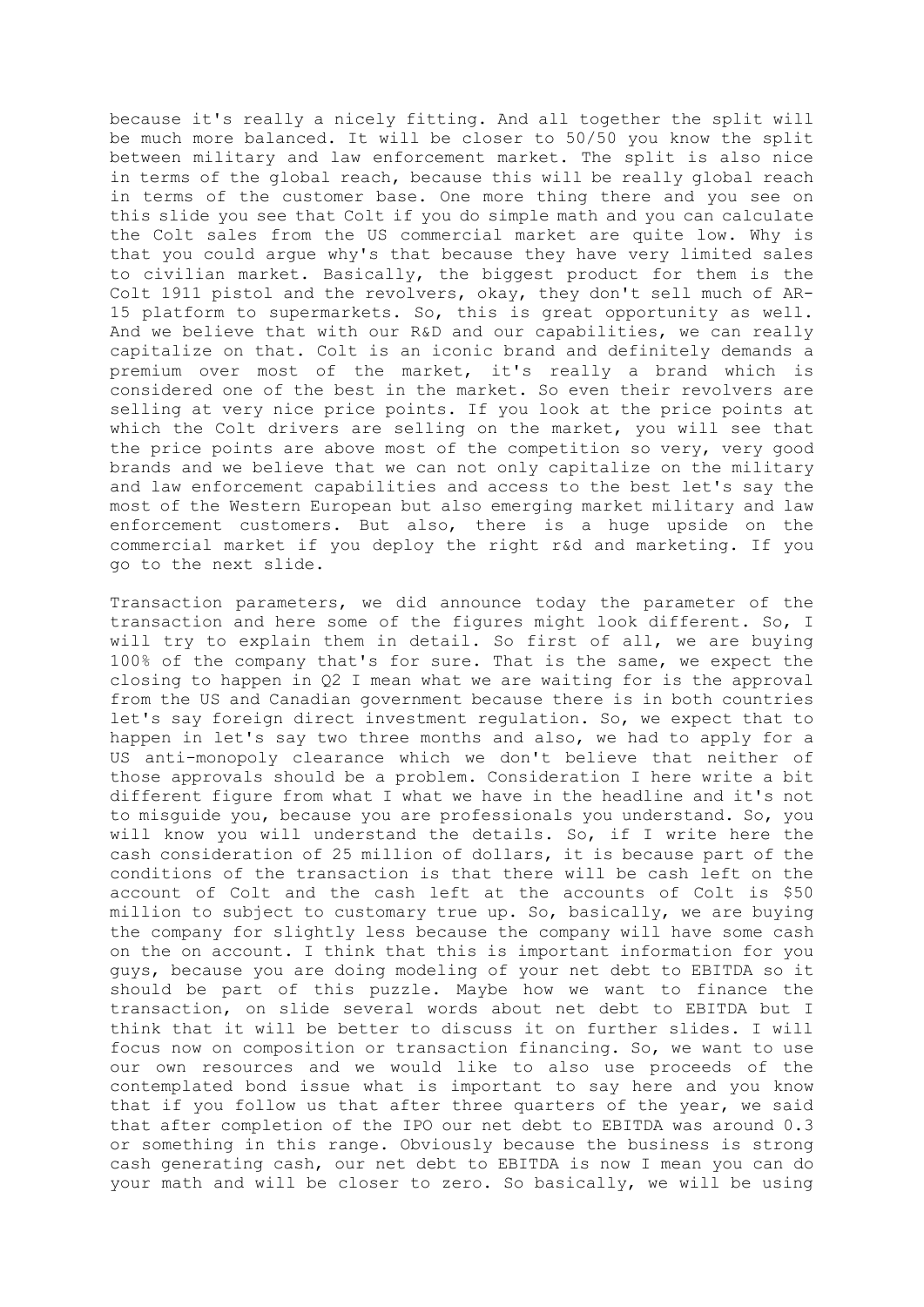those cash resources which are on books and we will partially use the contemplated bond issue which we are working on. Here acquisition costs. This is once again summary of what I said already, first of all cash consideration 220 but if you take into account 50 million, it's less, 205. And also, that is the part of the transaction, issue of 1.1 million of new shares or a little bit less but approximately 1.1 million new shares of CZG which are also part of the consideration. So, this is for the upfront then we also did agree to an earn-out for the sellers and the earn-out is conditioned by the performance targets of the group and the performance targets are set for years to 2021,22, 23 and if those targets are met, then there is additional payment in kind. So, in shares of 1.1 million of shares and then this would be the paid you know, after each year if the quantitative targets are met.

Just go to next slide. Here this is a combined group at glance I think that this is the one of the key information today which you receive. First of all, for you to be able to understand what it means for us, we use our figures we use midpoint of the guidance, we don't have the final figures yet for the year 2020. So, but we thought that midpoint is a good starting point to be able to do some mathematics. So, we look at the combined group at glance, in terms of revenues, the combined group will have revenues of around 550 or a little bit more than \$540 million dollars. If you calculate it as of 2020 expected and guidance results. As for CZG´s EBITDA from continued operations, we are talking about EBITDA of around or in excess of \$110 million. So huge increase as well. If we speak about net debt, and I did mention it as well already, you know, I mean net debt will be slightly above two times EBITDA, depends on what calculations you use but it's well below 2.5 times EBITDA. And if you look at the contemplated maturity profile of the debt of the combined group, you'll see that the group will have basically two sources of financing. Two main sources of external financing which one are the bonds of CZUB Česká zbrojovka a.s., operating company in Uherský Brod, and those bonds are maturing in 2022 in the size of approximately \$102 million. And the contemplated bond issue which would have maturity in 2026.I think that is there is a mistake. So, we had a contemplated bond issue with a maturity of six years, but it doesn't matter. So, it's I mean, you see that in terms of maturity of the debt, it will be, I would say that it's reasonably split and the group has a quite conservative, let's say time horizon of the maturity of its external financial liabilities. Okay, so that's it for this one. Maybe Luboš summarize what we already said.

### Luboš Kovařík:

So why this transaction is so unique for us. Definitely, we strongly strengthen our position in military and law enforcement globally in North America, including different law enforcement agencies, and we will fulfill by American act by this acquisition, we increase our production capacities in United States it means that to the future, we will have two main production facilities one located in the Czech Republic and second one in United States. This acquisition brings us also significant production, commercial and r&d synergies. And as we mentioned, our vision is to be industry leader with target of 1 billion euro of revenue by the end of 2025. And this acquisition will significantly move us keep this goal.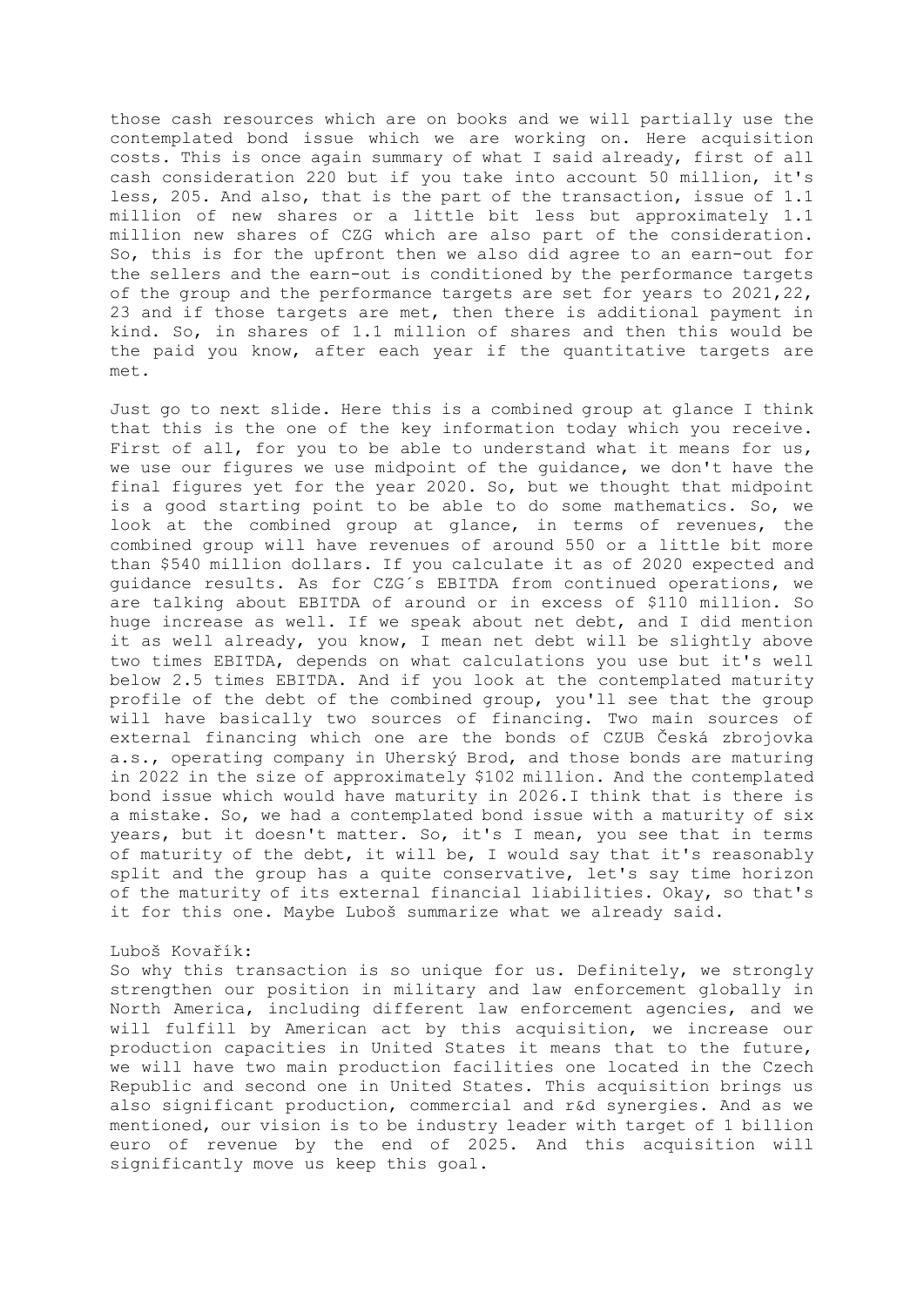#### Jan Drahota

So that's for the presentation, if you go to appendix, if I can comment here, in the appendix of the presentation, you see what it means in terms of new shares issued and what it means for the free float. So, this is nothing which I think this is quite straightforward. So, it doesn't make to make sense to comment it too much. Obviously, if you have any questions, you can you can raise them. If you go to next slide. You will see also the where Colt will fit into our structure Colt Holding will be, I mean the transaction is conducted as a merger between our newly created US SPV which is acquisition LLC. So, this company will merge with was Colt Holding Company and therefore Colt Holding will become sister company for US operations to CZ USA and If you go to next slide, you will see the full structure of Colt Holding. I think that there is nothing to be really discussed what is critical to say that they are as Luboš already mentioned, there are two key production facilities one is in Canada, one is in the US. Canada is a special one because it was acquisition of Colt in the past. And Canada is a special in a way that the company has an exclusive relationship with the Canadian military. So, it's by law designed as a supplier of small arms to the military. So basically, even though it's a private company, it's part of Colt group, it's also part of the of the military in a way so it's really very closely connected to Canadian military and produces basically all, it caters for all its small arms needs and produces even some of products of competitors not Colt made products, not Colt design products. So, of some competitors for Canadian army and we believe that this is one of the great attractions for us not to have only international but also strong present from US but also Canadian on the Canadian market because you know, the Colt is also supplier to Danish forces and other forces around the world. So that's basically it for I think for the presentation unless there is something more. Now that´s it and floor is open for your questions.

### Klára Šípová:

If you have a question, please raise your hand in the Team's application or simply unmute your microphone and speak directly. Your questions will be recorded and we hope that we'll be able to answer all your questions. First question comes from Jakub Mician Wood&Co. Please go ahead.

## Jakub Mician:

Thank you for taking the time and showing the presentation. Quick two questions from my side. First would be on Colt since it doesn't have the exclusive rights with the US government. Can you just share a little bit more details when the contracts with the army are expiring? And the second question would be obviously on the Arkansas and what happens next? Thank you.

# Jan Drahota:

Maybe if I can answer that. So as far as our Arkansas facility is concerned, we believe that Colt accelerates our efforts to have a second production in the US, we believe that and Board of the group believe that we will use in the foreseeable future capacity in Hartford, Connecticut to produce both Colt and potentially CZ products. So as for Arkansas project, we believe the realization of the project is postponed for at least three to five years. And as far as the Colt relationship with the federal government, Colt is one of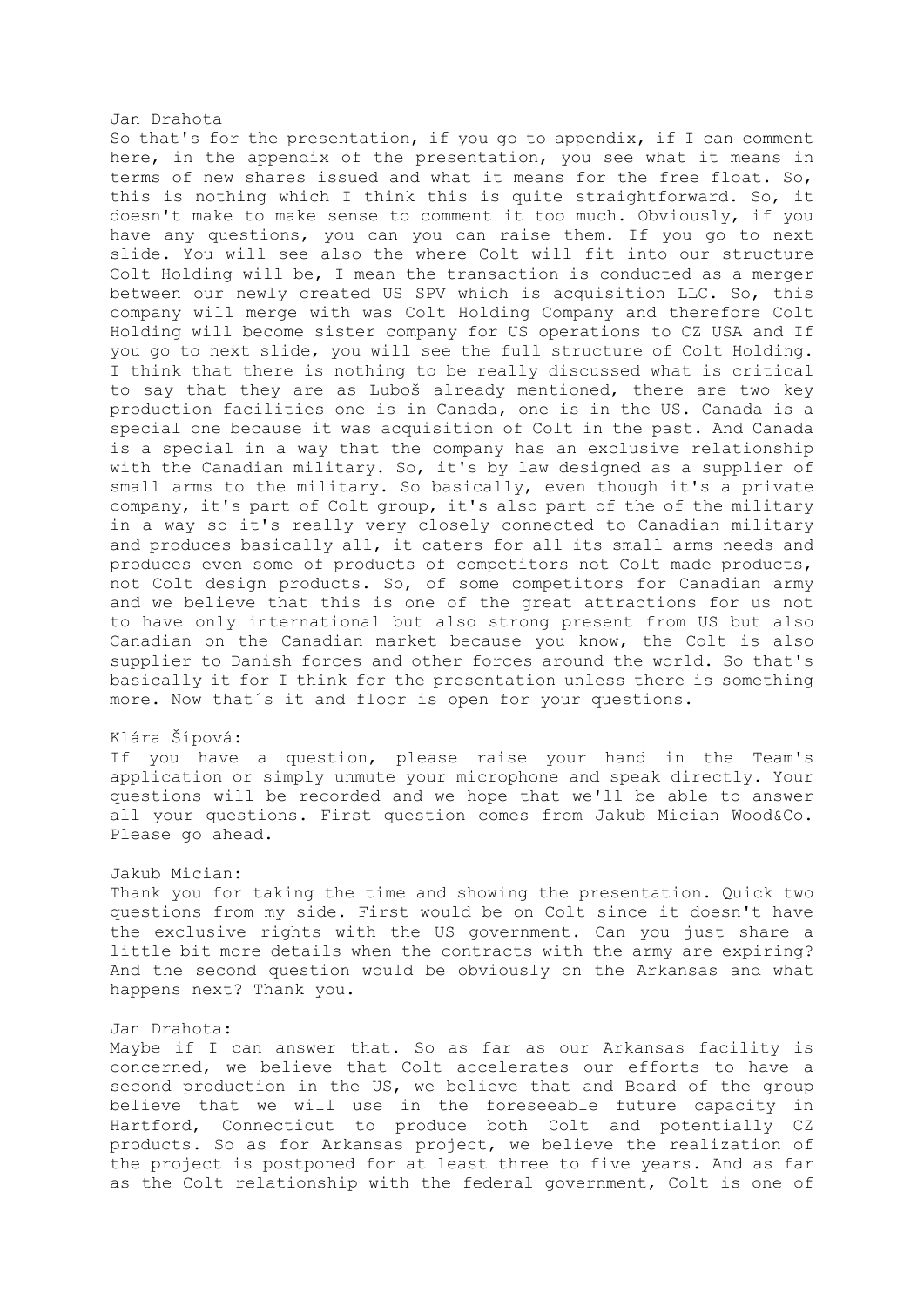the suppliers to US government that is more relationships than only the Federal Army. Colt is also part of FMS which is a program of US assistance to its ally countries and so Colt is not only selling to US Army but also to allies on this FMS program and I think that's it it's not exclusive contract but Colt is one of two suppliers to US Army so and the contract expires it's defined by number of pieces produced a number of pieces delivered so that is the way to go.

Klára Šípová Thank you Honza. Next question comes from Petr Bartek from ČS.

## Petr Bartek

Good afternoon. Congratulations to this deal, Exciting. Questions to the expected synergies, if you have any reports, on what kind of synergies would there be? What is the production capacity of Colt? What if you have any numbers they produced in the last year. You said that the Arkansas project is delayed, so in Colt production, do you expect to produce the polymer framed pistols and so on. And also, if you can talk a little bit about what capex needs are in the company. That's one thing. One additional to financing structure on the bond which you want to issue would be in USD or crowns or swapped to USD, natural hedge against the revenues from the US.

#### Lubomír Kovařík:

Okay maybe I will start with the with the synergies. So, I mentioned we expect it will be the commercial production, product and r&d synergies, for example, we are producing the polymer pistol and we expected that it will be possible to produce this polymer pistol via Colt production for US markets. Second one, Colt produce Colt as revolvers. System pistols can be used this type of the product through our worldwide or rest of the world. Jan, would you like to speak about the financials?

#### Jan Drahota:

Yes, I mean, I will not give you any figures, obviously, but, you know, stay tuned, we will definitely be more exact once we give our guidance, and we might discuss those things in more in detail. But as Luboš said, synergies are really, really wide. And there's really a lot to be mutually gained for both companies, if Luboš mentioned commercial production, you know, marketing, r&d, you know, everywhere. So we believe that there is a lot to be gained, one of the big synergies is and should be our ability to accelerate in time. And also, you know, let's see what will be the difference compared to the realization of the project in Little Rock. but definitely, our teams who were responsible for Little Rock, were assessing the ability of the production facility in Hartford, Connecticut, to size up and to produce also CZ products. What is important to say here that now because of the demand, you know, it's more seller's market. So basically, I mean, especially in the US market is really, it's really bullish. So, the strategy will be to prioritize products based on where we believe that is biggest value added for the group on both sides, and we will do so I know that I didn't give you any quantitative answer. Sorry, it's too early to give you quantitative answers, but trust us that our teams are as we speak already working on integration plans or plans where we believe the biggest synergies can be and how to realize them.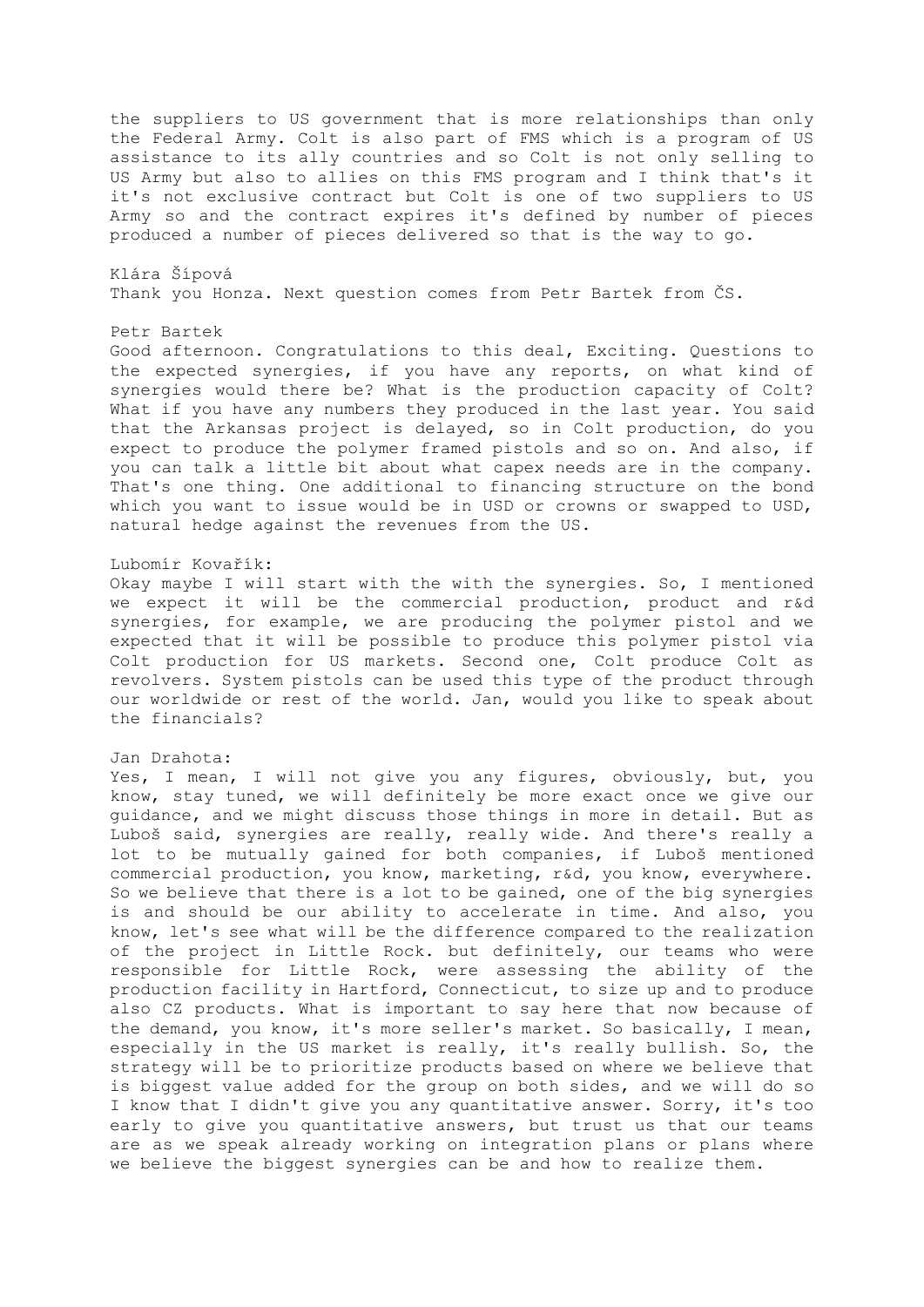Klára Šípová: And also, the next question was some about the bonds and in which currencies you're planning to issue them.

Jan Drahota:

okay. I mean, the contemplated bonds or we intend to use CZ capital market and CZ denomination to finance the transaction obviously and this is definitely great question. There is FX risk connected with the transaction there is an FX risk because we are buying you know US denominated asset and there are two things which we'll be considering in the overall mix that is first of all, you know, I mean, you are right that because we are long US dollars, there could be natural hedge if finance into USD, but we believe that Czech market is very and it will be great place to finance the transaction. So, for us we will definitely be contemplating or considering whether to hedge it especially the translation risk connected with the transaction, because we will have big USD assets. So, it makes sense to think how we will use how we will hedge the translational risk. Normally, I mean, if I give you without trying to give you that this is final decision, normally, even a synthetic change of denomination of the debt would be the way how to change how to take care of the translational risk so you don't have to issue USD denominated debt to have USD denominated liability.

### Petr Bártek:

Thank you, maybe additional question regarding the Colt financials, the past financial are very volatile especially in terms of EBITDA margin. Last year quite an increase I assumed that this was because of the civilian market if you can, a little bit talk about this. If you if you see any normalized margin for Colt operations. Also, if I calculate correctly, the earn-out conditions imply about \$30 million USD EBITDA from Colt on a normalized level. Is that correct?

Jan Drahota: No, it's not correct.

Petr Bártek: So, this 275 million over three years that's only for Colt or is it for the whole group?

## Jan Drahota:

It's you know once again it's this is would be you I mean you are thinking the right way but what the result is a bit different you know, I mean we defined the earn-out as to make sure that in a way that basically we align a bit interests of two sides at the same time it was not in our minds we didn't have a let's say business plan of either Colt or CZ that are combined business plan that this is some kind of a trigger which will trigger a down payment it's simply the condition of the individuals which as it was defined so you don't please do not interpret it the way that we expect Colt to be making 30 million EBITDA per annum. For us I tell you this our mindset is that we believe that both brands can grow and can grow significantly so there is no reason why we should pull back and say that Colt after making EBITDA of 50 million in 2020 should be making less going forward I mean there is no reason for that because we believe that this is really a brand which can together with CZ can do big things in the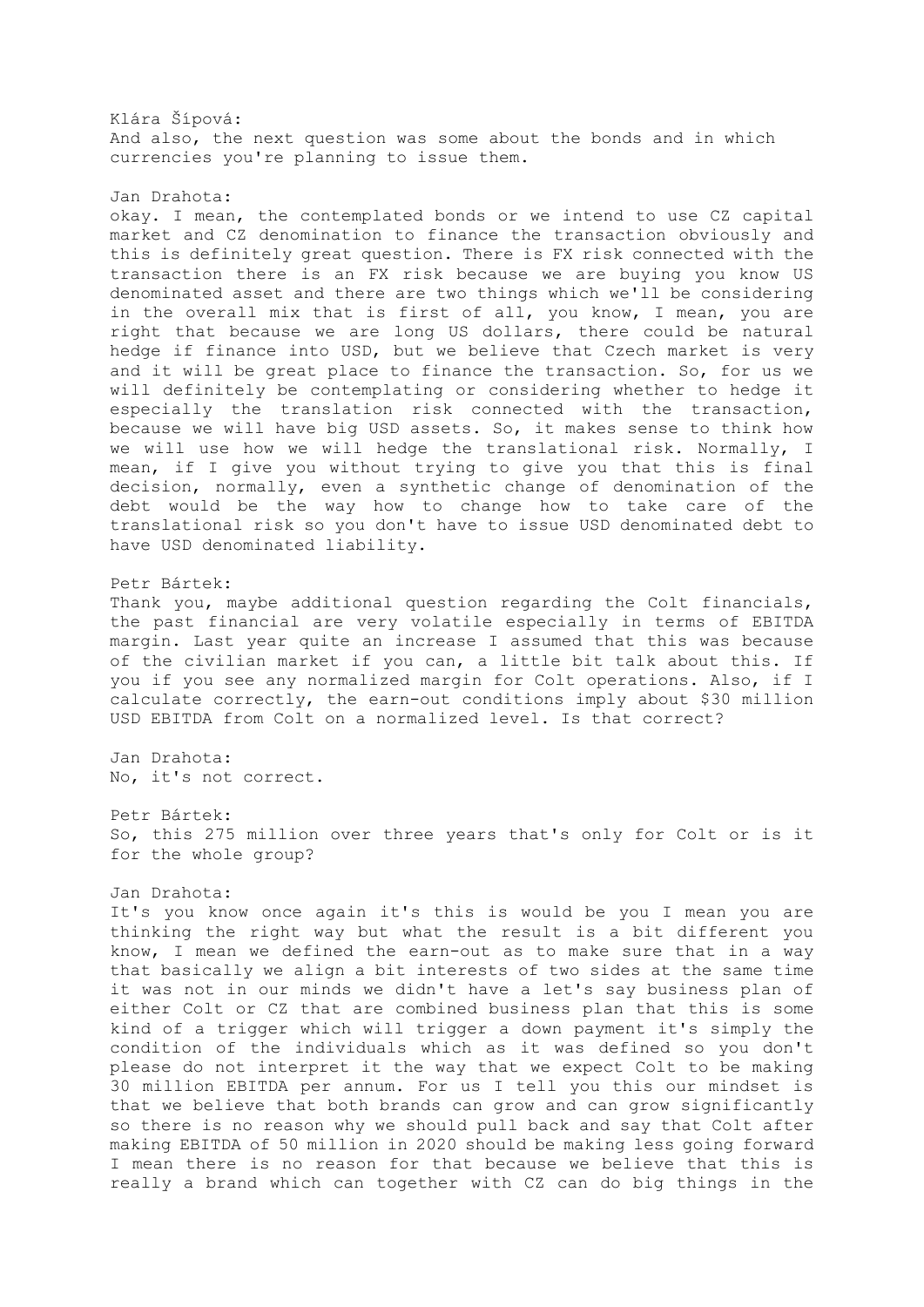world not only on the US market so for us it's I mean we look at it this way. So that's basically the best answer I can give you but definitely we don't plan for ourselves to go down, we don't plan it for any of our acquisitions to go down in terms of revenue so profitability. Petr Bártek: I understand it in the midterm, near term results last year went up by more than 100% so I just wonder what was the magic behind that it. Was that the selling revolvers to civilian market or other…? Jan Drahota: Combination of I mean there is more reasons to that but it's definitely a combination of good performance on basically all of its markets. You know and also product split, so basically, it's based on both military and law enforcement because ML was very strong, and also commercial market but it's not that it's driven by the US commercial market that would be misreading of the situation. Petr Bártek: Thank you. Jan Drahota: You know, important thing here maybe I'll add one more thing important thing here is that the two companies really fit in like this. It's really incredible that how I mean even though they are operating in the same market they are fitting like this you know, it's really great complementarity there and in the worldwide reach and we are not really competing with each other. So, we really are when we are together really can you know push our boundaries even further because there's it's really a huge opportunity we strongly believe and same is for the management of Colt, they believe the same way. Petr Bártek: And they talk about the additional capacities so Colt has a spare capacity still after the increase over the last few years? Jan Drahota: It's I mean, obviously, as far as for CZ as for Colt, both companies have their own capex programs and they have their own, let's say plans of production capacity increase or maintenance or change or the split. So yes, I will say that our experts are working or will be working once we are owners, but we're assessing during the due diligence phase, what is scalability of the capacity and we believe that that is a nice case, to cater for both our plants and plants of Colt on the US market. Petr Bártek: Thank you. Klára Šípová: Thank you for your questions. Peter. Any other questions from the participants? Please go ahead. Peter Bártek: Maybe I could continue if there are no other questions because I had a few maybe about a potential deal breaker. Is it possible the deal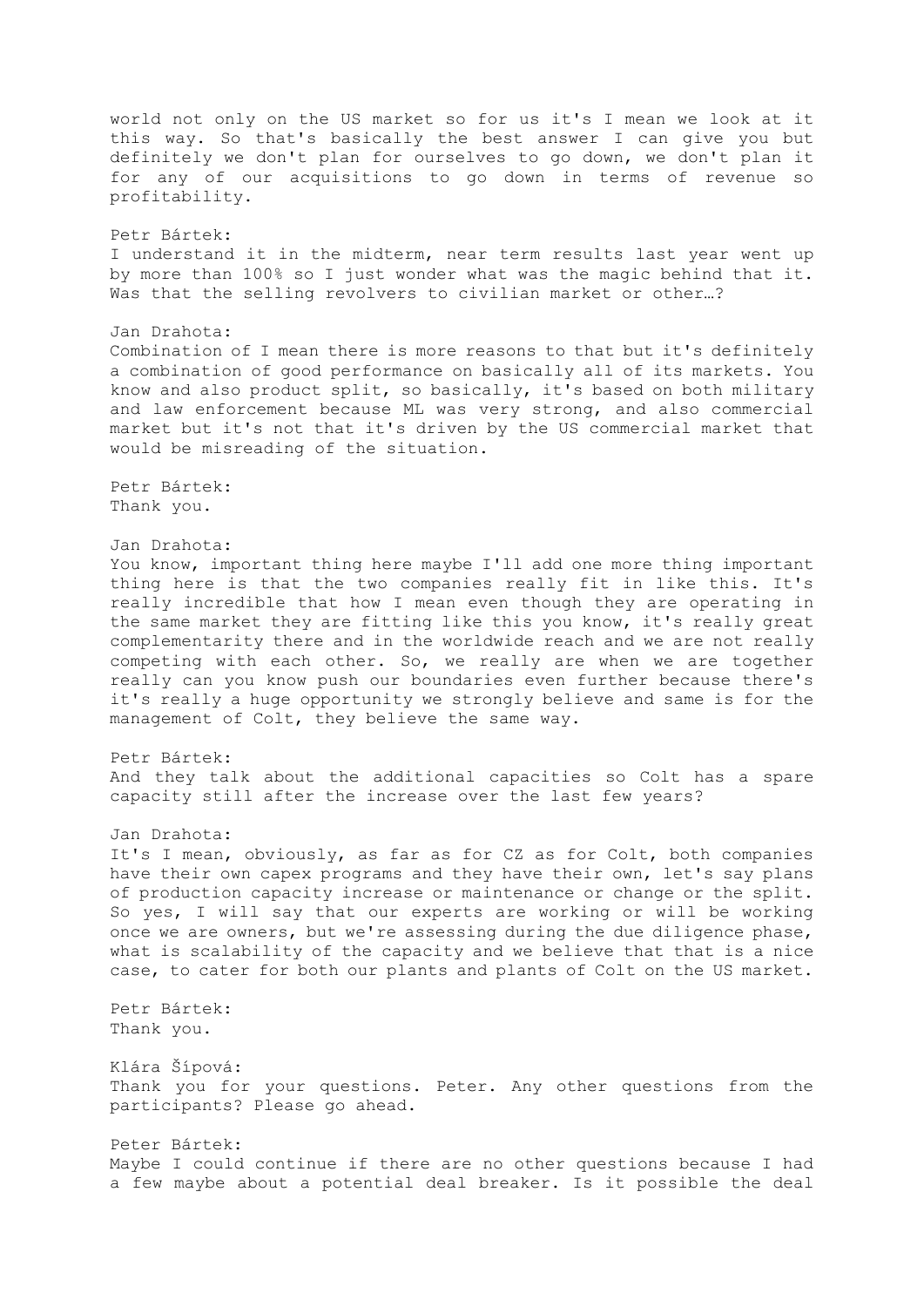would be refused by US authorities or Canadian ones? Maybe because of the patterns and you know, national Security or whatsoever? And also, if you have any Colt shareholder that intents to be a long-term investor in CZG? Lubomír Kovařík: For the first question, we don't expect any troubles with the regulatory approval by government from the Canadian or from the US side. Jan Drahota: I mean, we have to look it in the way that we are strong allies of US. Czech Republic is traditional and a good ally of both US and Canada. So, we don't expect anything and we are strategic partner, we are very transparent company, CZ that is a public company. So definitely, we are very confident there. Obviously, it's up to authorities to authorize the transaction. That's for sure. And as far as your question, second question was sorry, I didn't… Petr Bártek: The selling shareholder if.. Jan Drahota: Yes. Yes. We I mean, in the structure, we did implement a customary lock-up period for the selling shareholder. But I think that the best is to listen to shareholder what their plans are with the shares. So, it's not up to us, but I believe that they see, they recognize the potential of the combined group to create value for shareholders, that's, I would that would be my best comment. But I cannot speak for them. Petr Bártek: Thank you. And the management of Colt stays in place, right? Jan Drahota: I would say that this is, I mean, we are buying the company. And for us, the company is everything that is around it. So its people, its employees, management, you know, production everything. And for us, definitely, we believe that the current management did a great job. And, and there is no reason why they should not continue doing their job going forward. So, we believe that there is a great cultural mix and good chemistry among the management teams. So, we believe that it will be really great fit and addition to our management team on the global level, so that is the best answer I can give you. Petr Bártek: Thank you. Klára Šípová: Thank you, Peter. We have a next question from Dan Karpíšek from Amundi. Dan Karpíšek: Good afternoon, I have a question on the existing bonds. And if the new leverage doesn´t cause trouble with covenants?